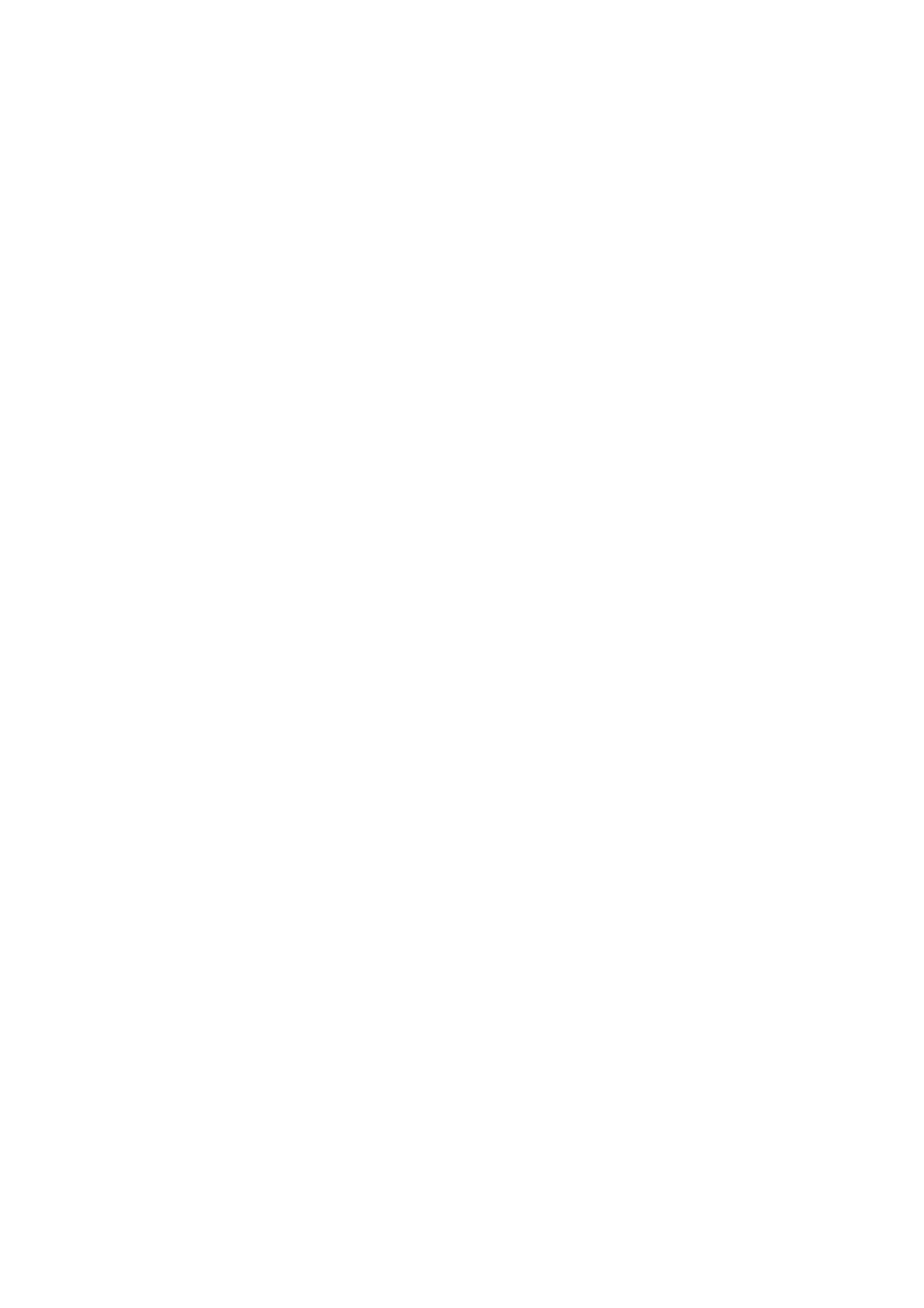# **1. Introduction**

The Public Interest Advocacy Centre (PIAC) welcomes the opportunity to provide a submission to the COAG Energy Council's review of the limited merits review (LMR) regime in the National Electricity Law and the National Gas Law**.**

PIAC's view is that changes to the LMR framework are warranted. Our submission identifies a number of ways to address problems with the current regime and better protect the interests of consumers.

PIAC does not at this stage support removing access to LMR. In our view this would reduce scope for consumer participation. Any move to a model based only on judicial review must be accompanied by significant protections for consumer interests through changes to rules of standing and costs protection. It would also need to be accompanied by significant changes to the initial decision making process to ensure consumer interests are properly protected.

# **1.1 The Public Interest Advocacy Centre**

The Public Interest Advocacy Centre (PIAC) is an independent, non-profit law and policy organisation that works for a fair, just and democratic society, empowering citizens, consumers and communities by taking strategic action on public interest issues.

PIAC was established in 1982. It has maintained an active role in advocating for the interests of energy consumers since its inception.

PIAC's Energy + Water Consumers' Advocacy Program (EWCAP) represents the interests of low-income and other residential consumers of electricity, gas and water in New South Wales. EWCAP is funded by NSW Trade and Investment.

The aim of the program is to develop policy and advocate in the interests of low-income and other residential consumers in the NSW energy and water markets. PIAC receives policy input to the program from a community-based reference group whose members include:

- Council of Social Service of NSW (NCOSS);
- Combined Pensioners and Superannuants Association of NSW;
- Ethnic Communities Council of NSW;
- Salvation Army Eastern Australia Conference;
- St Vincent de Paul Society of NSW:
- Physical Disability Council NSW;
- Tenants Union of NSW;
- Financial Rights Legal Centre; and
- Good Shepherd Microfinance.

PIAC has been actively involved in the process of revenue determination, including limited merits review (LMR), with the support of Energy Consumers Australia (ECA). PIAC was the first consumer organisation to be a participant in LMR proceedings in the Australian Competition Tribunal (the Tribunal), as an applicant and intervener in the Tribunal's NSW proceedings. PIAC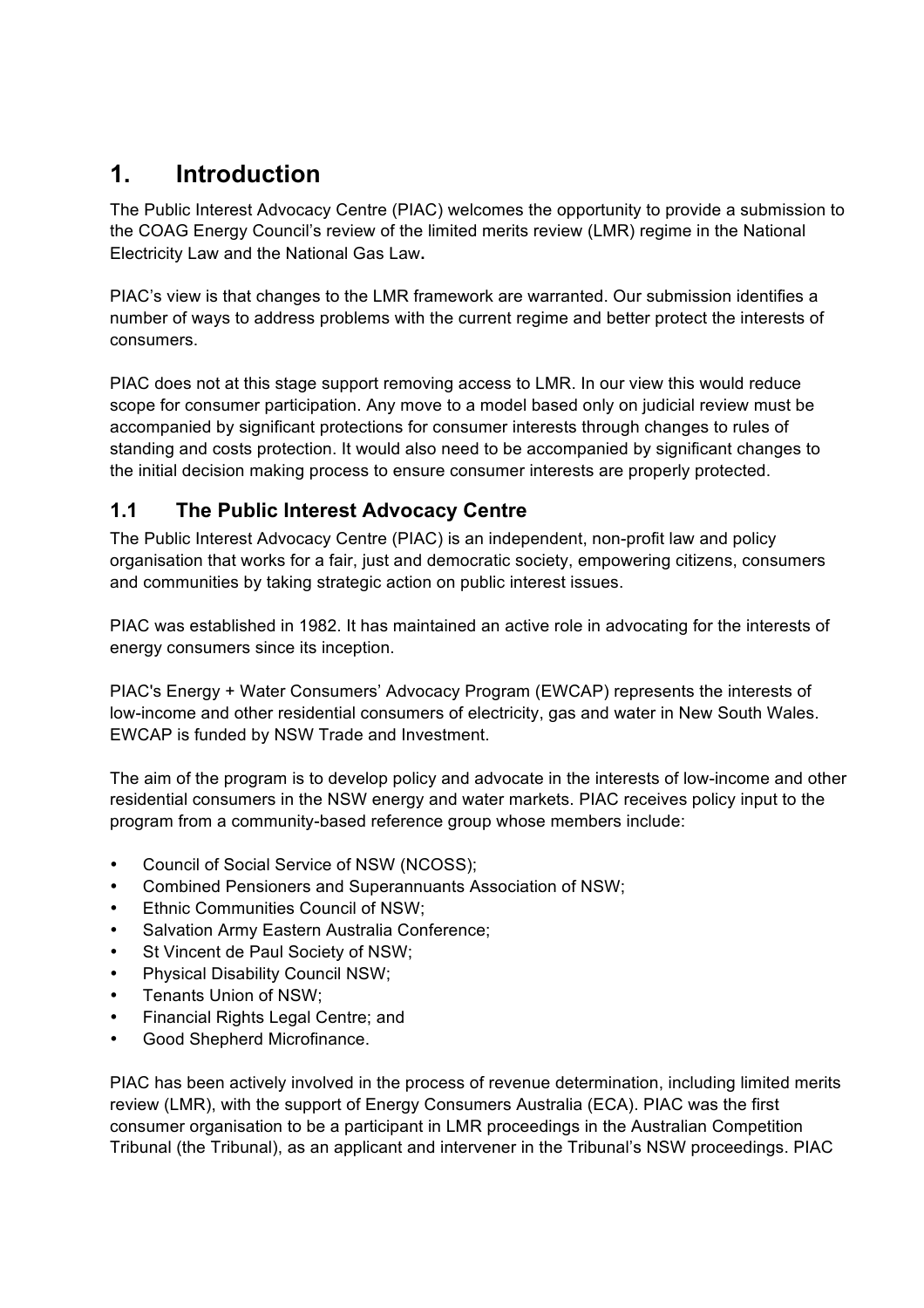has also acted as a consumer observer and advisor during the community consultations carried out by the Tribunal in NSW, South Australia and Victoria.

PIAC acknowledges the assistance of Dr Gabrielle Appleby in the preparation of this submission.

# **2. Context of the LMR review**

The Expert Panel<sup>1</sup> that reviewed the LMR regime in 2012 called for a 'significant re-orientation of the review process', recommending, among other things, modifying the framework to:

- recognise that the 'ultimate end, and therefore the ultimate test, is the long-term interests of consumers';
- avoid the 'manifest economic error that promoting economic efficiency necessarily serves that purpose'; and
- make the process investigative rather than adversarial in nature.

In PIAC's view, it is too early to fully assess the efficacy of the LMR process following the 2013 reforms. The operation of the law remains unsettled, with the first decisions of the Tribunal under the new regime being the subject of ongoing judicial review.

It seems clear, however, that the LMR framework is still not providing an accessible avenue of review that is quick, inexpensive and informal. Rather, it has proven to be time-consuming and costly, and requires participants to have access to extensive resources to participate meaningfully. It therefore does not provide equitable access for consumer participants.

There is a clear case for reform.

In considering options for reform, PIAC recognises the complex and specialist nature of the AER's determinations. This may make them less amenable to effective merits review by a tribunal. PIAC also recognises that another round of changes to the law is likely to add to regulatory uncertainty.

On balance, however, PIAC considers that the LMR regime would benefit from targeted reforms to improve protection for consumer interests. Our submission identifies barriers to consumer participation that have persisted despite the reforms and suggests ways in which those barriers might be overcome.

We also highlight our concerns about the ability of consumers to participate in a system that lacks a mechanism for merits review. Any move towards a system that provides for only judicial review will require significant amendments to other parts of the regulatory regime to ensure an increase in genuine consumer involvement and accountability in the initial decision making process as well as an ability to participate fully in any process of judicial review.

2 • Public Interest Advocacy Centre • Paved with good intentions

 <sup>1</sup> Yarrow, Egan and Tamblyn, *Review of the Limited Merits Review Regime: Stage Two Report,* 2012, available at https://scer.govspace.gov.au/files/2012/10/Review-of-the-Limited-Merits-Review-Stage-Two-Report.pdf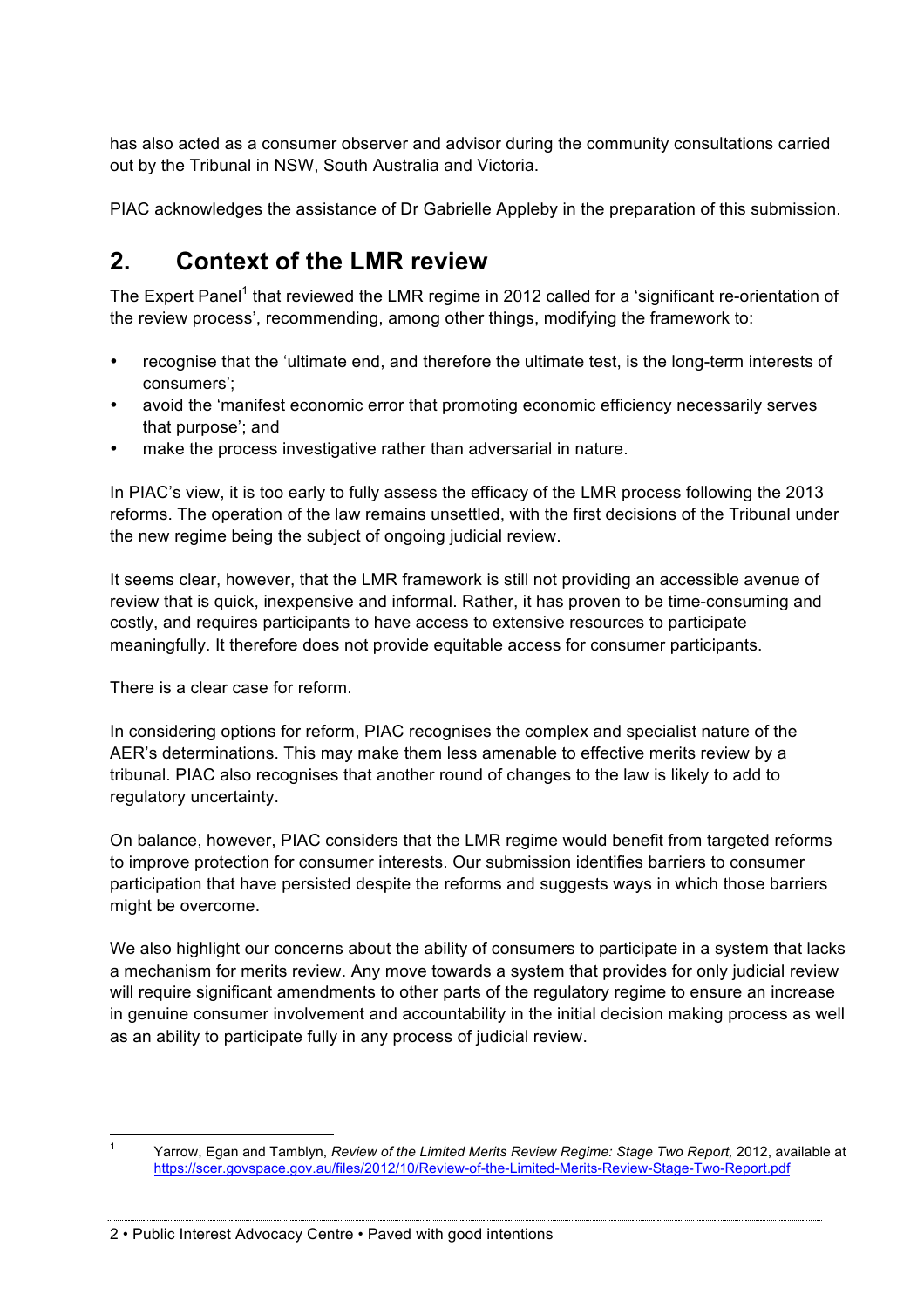# **2.1 Summary of PIAC's involvement in LMR and associated processes**

#### **2.1.1 Merits review**

It was PIAC's view that the AER's 2015 revenue determinations for the NSW distribution network service providers (Ausgrid, Endeavour Energy and Essential Energy) (the NSW Networks) would result in excessive costs for consumers over the next four years. Therefore, PIAC applied to the Tribunal for review of each determination. This was the first time a consumer organisation participated in a Tribunal review of an electricity or gas revenue determination made by the AER.

PIAC's participation was enabled by the amendments to the NEL in 2013 that:

- a) allowed parties other than the affected network businesses to commence a review; and
- b) limited the circumstances in which costs may be awarded against a small user/consumer intervener, and the types of costs that may be awarded ('reasonable administrative costs'), in the Tribunal.

The NSW distribution determinations were the first group of determinations made by the AER since the 2013 amendments to the NEL. They were also made in circumstances where:

- the previous determinations for the NSW distribution businesses (for the 2009-14 period) are widely perceived to have resulted in those businesses receiving excessive regulated revenues (brought about, in part, by successful Tribunal reviews made by those businesses in 2009);
- the NSW Government had announced its intention to privatise a substantial portion of the NSW distribution networks and it was not expected that it would exercise its statutory right to intervene in the merits review process to argue for reductions in revenue to the benefit of electricity consumers generally, as to do so may adversely affect its expected returns from the partial privatisation of the networks.

In this combination of circumstances, the NSW distribution determinations presented an important opportunity for a consumer representative organisation to seek to take advantage of the 2013 amendments to the NEL to obtain a reduction of the revenues allowed to the distribution businesses by the AER; and/or to act as a counterweight in the Tribunal review process, so that the Tribunal was forced to consider possible reductions from, and not merely increases to, the revenues allowed by the AER.

In May 2015, PIAC filed applications in the Tribunal under section 71B of the NEL seeking merits review of the revenue decisions made on 30 April 2015 by the AER for the NSW Networks. PIAC was granted leave as an applicant on 17 July 2015. The NSW Networks also lodged applications for limited merits review and were granted leave.

In its decisions in February 2016, the Tribunal upheld grounds of review advanced by the NSW/ACT networks in relation to three broad issues, namely the return on debt, the value of imputation credits, and opex. The Tribunal ordered that the determinations should be remitted to the AER, to be remade in accordance with the Tribunal's reasons.

The Tribunal's approach meant it did not directly determine all of PIAC's grounds, but it did endorse PIAC's valuable input and in some instances directed the AER to consider PIAC's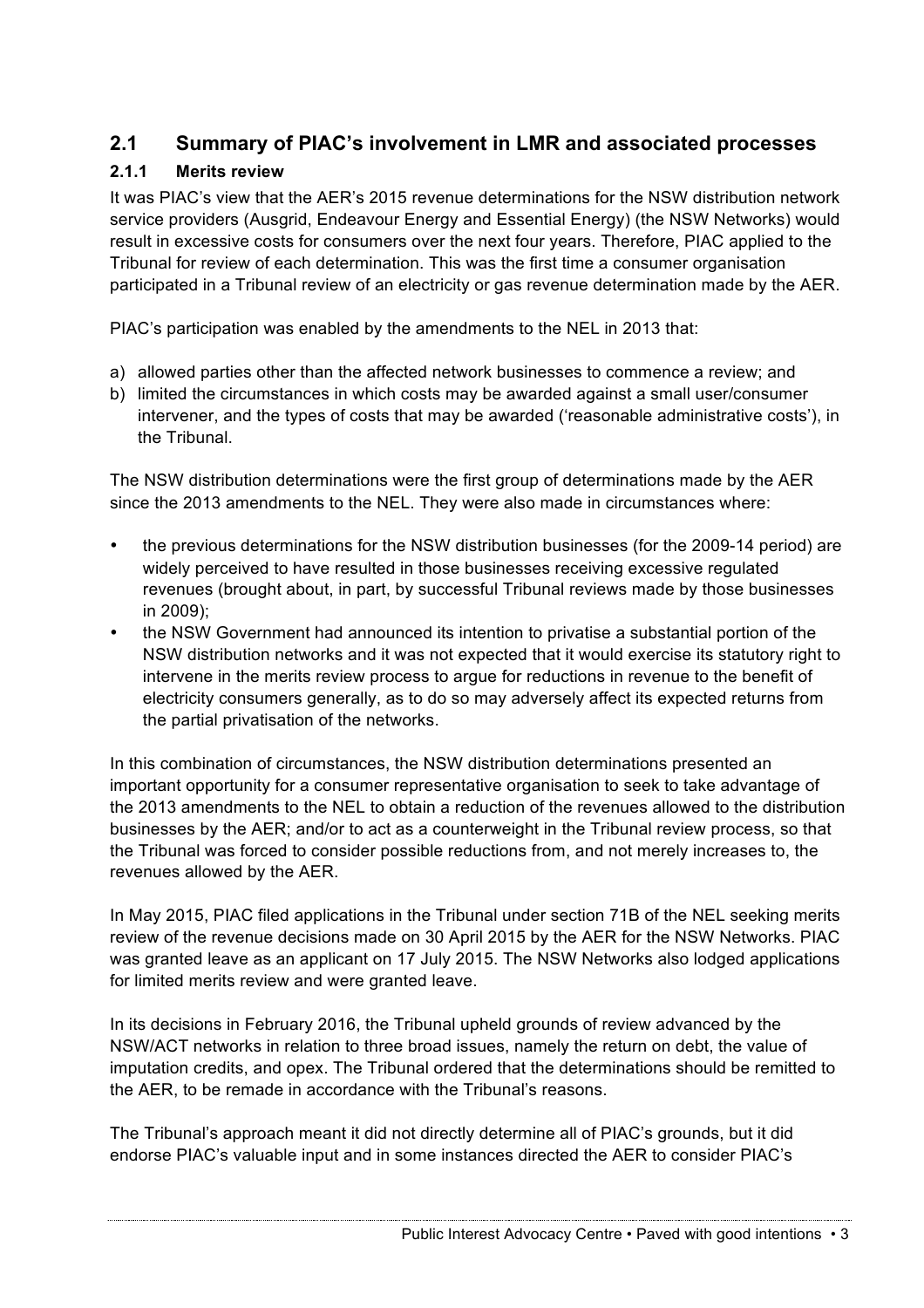contentions in making its revised decisions.<sup>2</sup> PIAC's involvement had a positive impact that PIAC anticipates will flow through to the AER's decision making for other jurisdictions in the NEM. The Tribunal's reasons demonstrate that PIAC's submissions influenced the decisions on each of the three grounds it was involved in (opex, return on equity and return on debt), as well as the directions to the AER regarding its obligations in remaking its decisions.

#### **2.1.2 Judicial review**

The AER has sought judicial review of the Tribunal's decision in each of the above-mentioned reviews. Each aspect of the Tribunal's decisions that will be considered by the Full Federal Court relates to complex questions of regulatory method and approach that arise as a direct consequence of the Economic Regulation rule change. The AER has asked the Full Federal Court to consider whether the grounds of review were properly established by the network businesses and whether the NEL was correctly applied by the Tribunal. The applications cover grounds of review on opex, debt and gamma.

The judicial review proceedings will be heard in October 2016, with judgment likely to be given in the first half of 2017. If the Federal Court upholds any aspects of the AER's claim for judicial review, it will likely remit those aspects of the determination back to the Tribunal for rehearing. If the Court dismisses the judicial review proceeding, then the AER will be required to reconsider its original determinations, in accordance with the Tribunal's February 2016 decisions.

The NSW judicial review proceedings are the first opportunity for the court to consider the Tribunal's functions and powers under the 2013 amendments to the NEL, an important purpose of which was to facilitate consumer representation before the Tribunal.<sup>3</sup> PIAC has requested leave to intervene in the proceedings. PIAC's submissions to the court will include submissions going to the interaction between the AER's new obligation under s16(1)(d) of the NEL and the grounds of, and limitations on, Tribunal review, which will be significantly different from the submissions advanced by both the AER and the networks.

The judicial review proceedings will almost certainly have a significant impact on the price paid by NSW and ACT consumers, as well as clarifying some key aspects of the legal framework under which the AER makes its decisions across the NEM. PIAC considers that a consumer perspective is vital to give effective voice to the National Electricity Objective (NEO).

### **2.1.3 PIAC's contribution**

The long-term objective of PIAC's involvement in the merits review and associated proceedings is to strengthen the role of consumer voices in the regulatory process and ultimately improve the way in which those processes consider the interests of consumers. At the Tribunal stage, PIAC demonstrated to the AER and the networks that consumer organisations can and will make clear, on-point challenges to regulatory decisions that do not deliver the best outcomes for consumers. This is intended to encourage the AER and the networks (both in NSW and in other NEM jurisdictions) to respond better to consumer concerns at the earlier stages of the decision-making process, and prompt networks to consider the risk of a consumer challenge in assessing whether to seek review of an AER decision. The prospect of intervention by consumer groups arguing for

<sup>2</sup> See for example, *PIAC-Ausgrid* at [58], [63]-[64]). <sup>3</sup> See *PIAC-Ausgrid* at [31]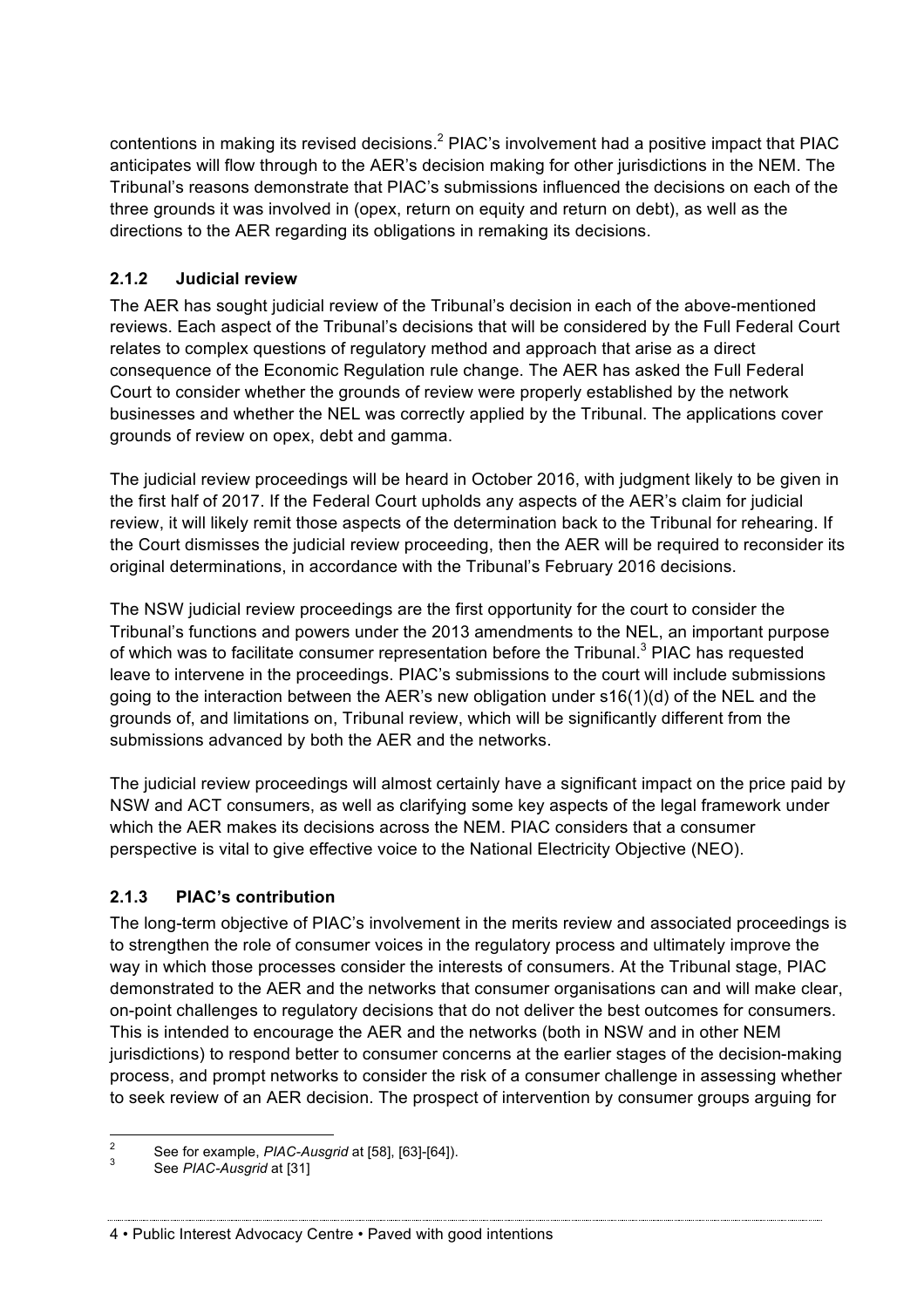a decrease to the networks' revenue allowances should offer some disincentive against marginal challenges by networks of revenue determinations in the Tribunal. This was not possible prior to the 2013 LMR reforms.

PIAC continues to assist consumer advocacy organisations in the limited merits review process in other NEM jurisdictions. The combined appeals and review experience gleaned from these jurisdictions, and PIAC's liaison with consumer organisations in these places, is aimed at enabling a better understanding by PIAC and the consumer organisations of how to participate most effectively with the AER decision-making process and, subsequently, the Tribunal appeal process.

Significantly, despite efforts to reform the LMR regime to lower barriers to consumer participation, it is still not possible to make such a contribution without significant resources, including for experienced counsel. The high cost of formal participation remains a barrier to participation, although the establishment of the ECA has gone some way to correcting the significant resource imbalance. The establishment of the ECA has assisted with the correction of a significant resource imbalance.

# **2.2 Key issues with the operation of the LMR framework**

PIAC has identified the following as key issues with current operation of the LMR regime:

- 1. The Tribunal's interpretation of the NEO demonstrates a need for clearer guidance as to what factors must be taken into account and how they are to be weighed. This has undermined the regime's ability to deliver outcomes for the 'long term interests of consumers'.
- 2. While the Tribunal is now required to focus on the question of whether there is a materially preferable decision in the long term interests of consumers, in practice the Tribunal's decisions to set aside the AER's determination have not been strongly justified by reference to this requirement. This is also not a subject of the judicial review.
- 3. The Tribunal's task to determine whether varying or setting aside the determination would result in a decision that is materially preferable in making a contribution to the achievement of the NEO is extremely technical and complex. It requires the Tribunal to engage in a lengthy and highly technical endeavour in which it is necessarily heavily reliant upon competing views of experts on matters that are largely hypothetical and theoretical, and which generate large volumes of documentation. This means that participants have to be well resourced, and legally represented, to participate in a meaningful way.
- 4. In practice, the regime is circular, lengthy, expensive and resource-intensive. This privileges the involvement of well-resourced parties. The process is protracted by the fact that the Tribunal is unlikely to find itself in a position where it can vary the AER's determination, rather than sending it back to the AER for redetermination. This is exacerbated by the availability of judicial review and the courts' limited powers to make orders on judicial review.
- 5. The views of consumers provided in the community consultation appear to have been given little weight by the Tribunal in its NSW determination, which raises concerns about the efficacy of the community consultation element of the 2013 reforms.
- *6.* The Tribunal commented favourably on the involvement of PIAC in the process. However, the high participation costs of formal involvement do not make this a sustainable prospect for consumer organisations.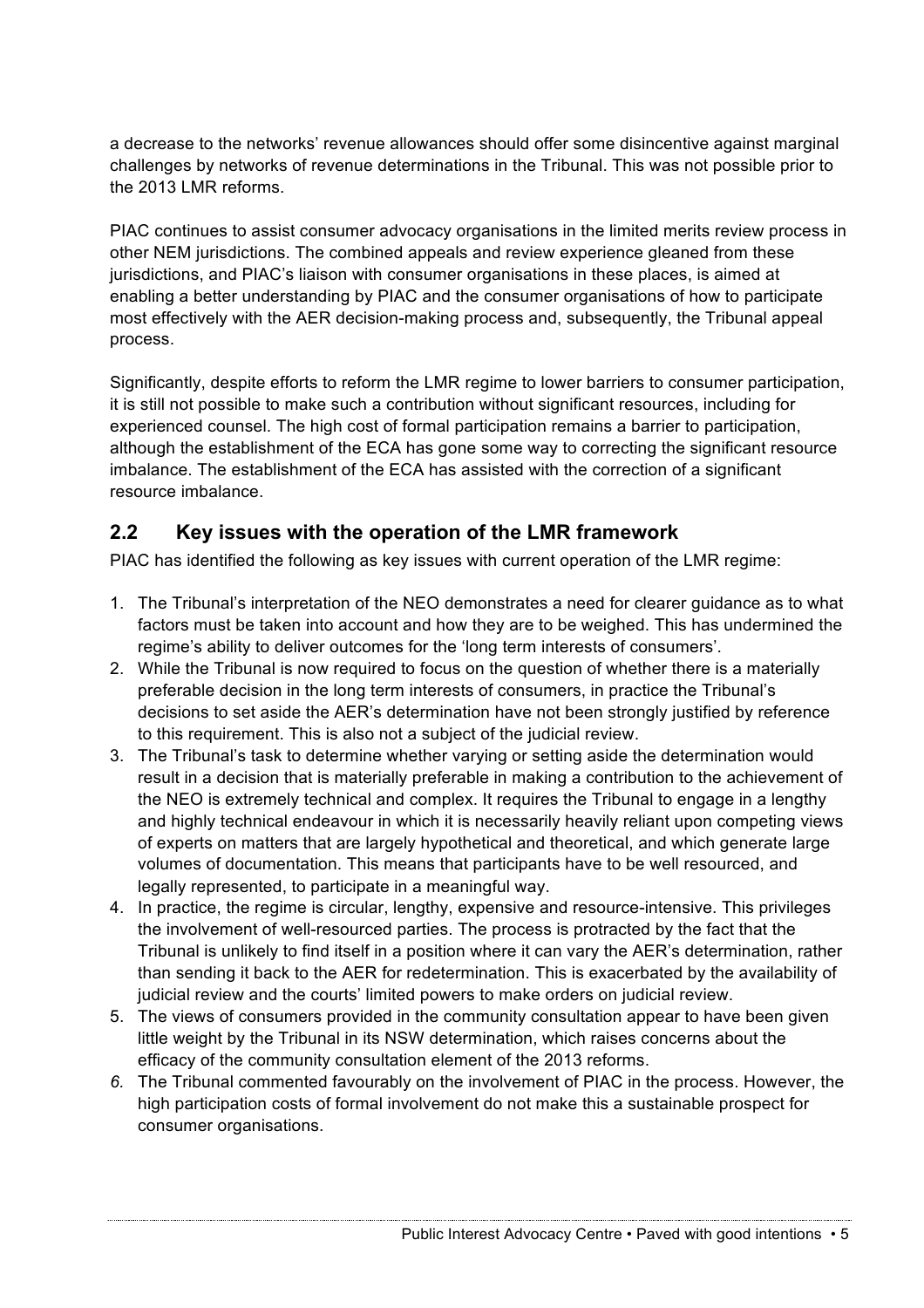7. The evidence demonstrates that network businesses are still seeking review as a routine step in the regulatory process. This leads to a situation where the AER is not seen as the primary target audience for participants in the decision-making process, who are rather looking ahead to a review before the Tribunal. This affects the nature of the submissions put forward in the initial regulatory process, which tend to be highly legalistic and highly voluminous. This acts to exclude consumer groups from the process, to undermine meaningful engagement, and thus undermine the objects of the LMR framework.

# **3. Analysis of key issues**

### **3.1 Long term interests of consumers**

The NEO makes it clear that the overarching objective is to serve the consumer. The NEO states that the long term interests of consumers are to be determined with respect to a list of factors, including price, quality, safety, reliability and security of the supply of electricity, and the reliability, safety and security of the national electricity system. These are often highly technical factors to determine. The NEO does not provide guidance as to how to resolve a conflict between the factors, or how to resolve a disagreement between various stakeholders as to how to balance these factors, particularly where there is disagreement between consumer and industry views. There will be divergences in relation to whether particular decisions that prioritise price or that prioritise safety, reliability and security of supply, are more consistent with the NEO.

Generally, the LMR framework amendments of 2013 were intended to ensure that regulatory decisions promote efficient investment, operation and use of energy infrastructure in ways that best serve the long-term interests of consumers. This included avoiding lengthy and excessively legalistic hearings that make it difficult for all stakeholders to participate. The amendments were intended to address two main deficiencies identified in relation to the merits review regime; firstly, the tendency to focus on specific aspects of a regulatory determination (i.e. on 'error correction'), rather than on the overall outcome represented by the regulatory determination; and, secondly, the absence of any requirement to assess the regulatory determination against the long-term interests of electricity or gas consumers.

The amendments that were enacted framed the process as more 'NEO-advancing' in an attempt to rebalance the system towards a more appropriate consumer focus. This included introducing the requirement on applicants seeking leave to apply for review to justify an application on the basis that correcting the relevant error of fact or discretion would, prima facie, be likely to lead to a materially preferable outcome for consumers (as expressed in the NEO). The intention was that leave to review would only be granted on matters of substance, which would be determined by reference to the statutory objectives of the national electricity and gas law.

This reform was made on the assumption that if reference to the NEO was made more explicit, then it would follow that the interests of consumers would be better served in that the system would be explicitly assessed against what was in the 'long-term interests of consumers'. However, while the decision-making and LMR regimes squarely vest the AER and the ACT with statutory duties to make evaluative assessments as to how the long-term interests of consumers are to be most effectively advanced through a revenue determination, the NEO includes various aspects of consumer interests that may throw up difficult and complex value judgments. The statutory scheme is further complicated by the fact that a decision making body needs to balance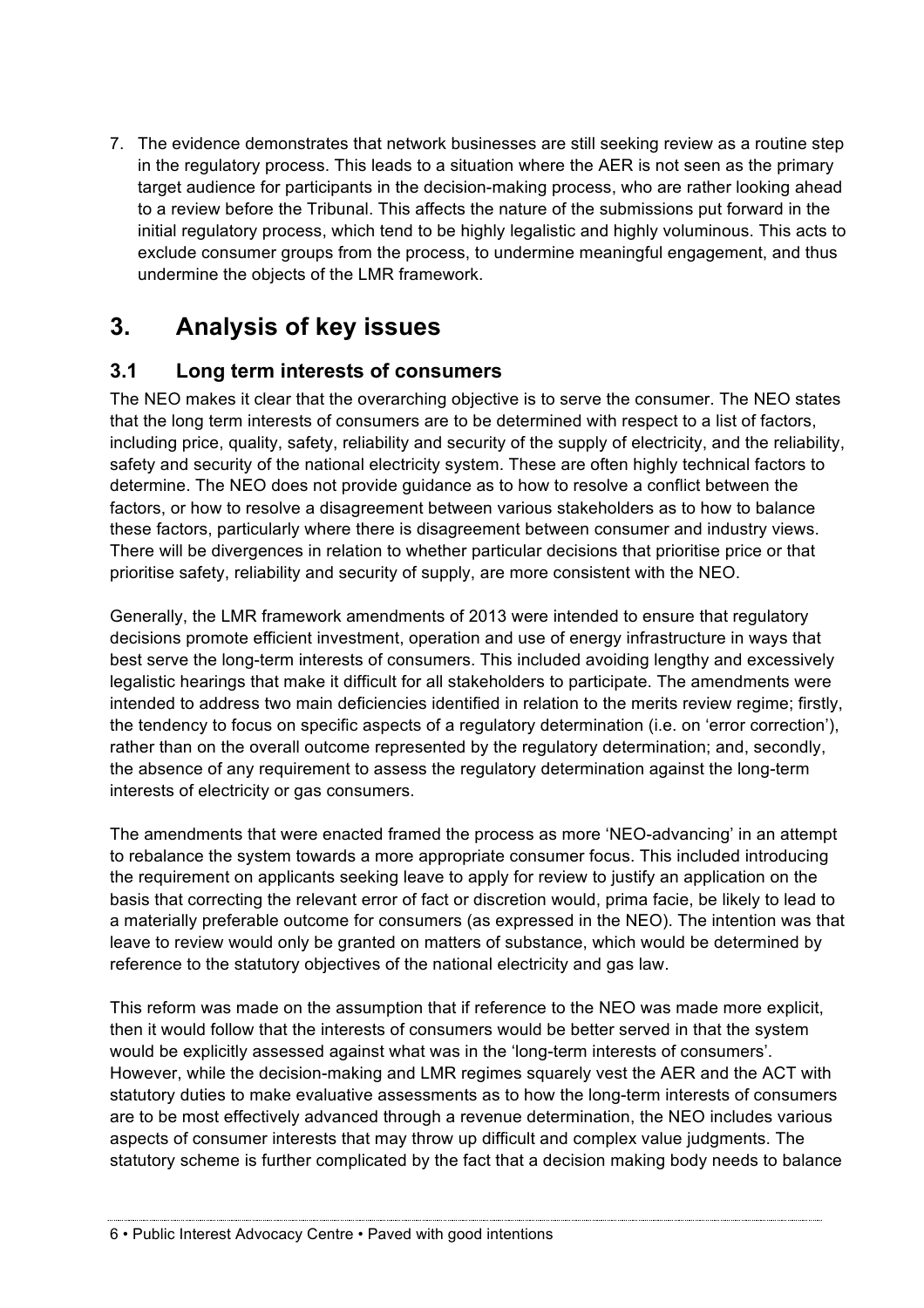not only consumer aspect of the NEO, but also integrate the various aspects of the revenue and pricing principles.

Therefore, despite the good intentions behind these reforms in terms of a rebalancing toward consumers, they appear to continue to fail to recognise that the NEO is open to interpretation and that interpretations can be, and generally have been, more favourable to network businesses than to consumers. An explicit orientation to the NEO has only served to emphasise just how open to interpretation the NEO is, and how contestable the concept of the 'long term interests of consumers' continues to be.

The NEO and the SCER Policy Statement of Intent make it clear that the long term interests of consumers should be the sole criterion for determining the preferable decision, both at the initial decision-making stage and at merits review. In the community consultations related to the recent LMR in NSW, consumer representatives emphasised price, security and reliability of supply as key considerations relevant to the interpretation of the NEO. However, the Tribunal in its decision found that the long term interests of consumers would be served through 'the promotion of efficient investment in and efficient operation and use of, electricity and natural gas services'.<sup>4</sup> This raises concerns that the consumer perspective was not being adequately taken into account in the interpretation of the NEO. The Tribunal in parts of its decision also appears to consider that the long term interests of consumers had to be balanced against the interests of network business.<sup>5</sup> This is at odds with the both the NEO and the SCER Policy Statement of Intent.

### **3.2 The new 'materially preferable' test**

The Expert Panel that reviewed the LMR regime in 2012 found that, in conducting merits review, the Tribunal took 'an approach that affords more weight to narrow legal considerations and less weight to matters of policy substance than is contemplated in the regulatory design'. The Panel considered it problematic that the Tribunal focused on the issues raised by the parties before it, instead of conducting a weighing exercise by considering the decision against the overarching policy objectives of the national electricity law to determine whether the decision was 'preferable' in all of the circumstances.

As recognised by the reforms, from the perspective of improving outcomes, it is not always the case that correcting a single error or a subset of errors will lead to a preferable outcome. Indeed, depending on the context, correcting an error may lead to a worse outcome from the perspective of the relevant objective. This is because, in a complex decision problem, errors may be offsetting, and eliminating only some may actually increase the cumulative effect of error. The networks' continued focus on the identification of 'error' by the AER is therefore not overly helpful or efficient.

To try to address the inefficiency of 'error correction', the 2013 reforms added the filter that an applicant is required to establish a prima facie case that, if its grounds of review are established, varying or setting aside the original decision is likely to result in a 'materially preferable decision' with regard to the advancement of the national electricity or gas objectives.<sup>6</sup> It was considered

Public Interest Advocacy Centre • Paved with good intentions • 7

 <sup>4</sup> *Applications by Public Interest Advocacy Centre Ltd and Ausgrid Distribution* [2016] ACompT 1 (26 February  $^{5}$  2016)<br>
PIAC/Ausgrid at [151]<br>
<sup>6</sup> NEL, s 71E(b), NGL, s 248(b)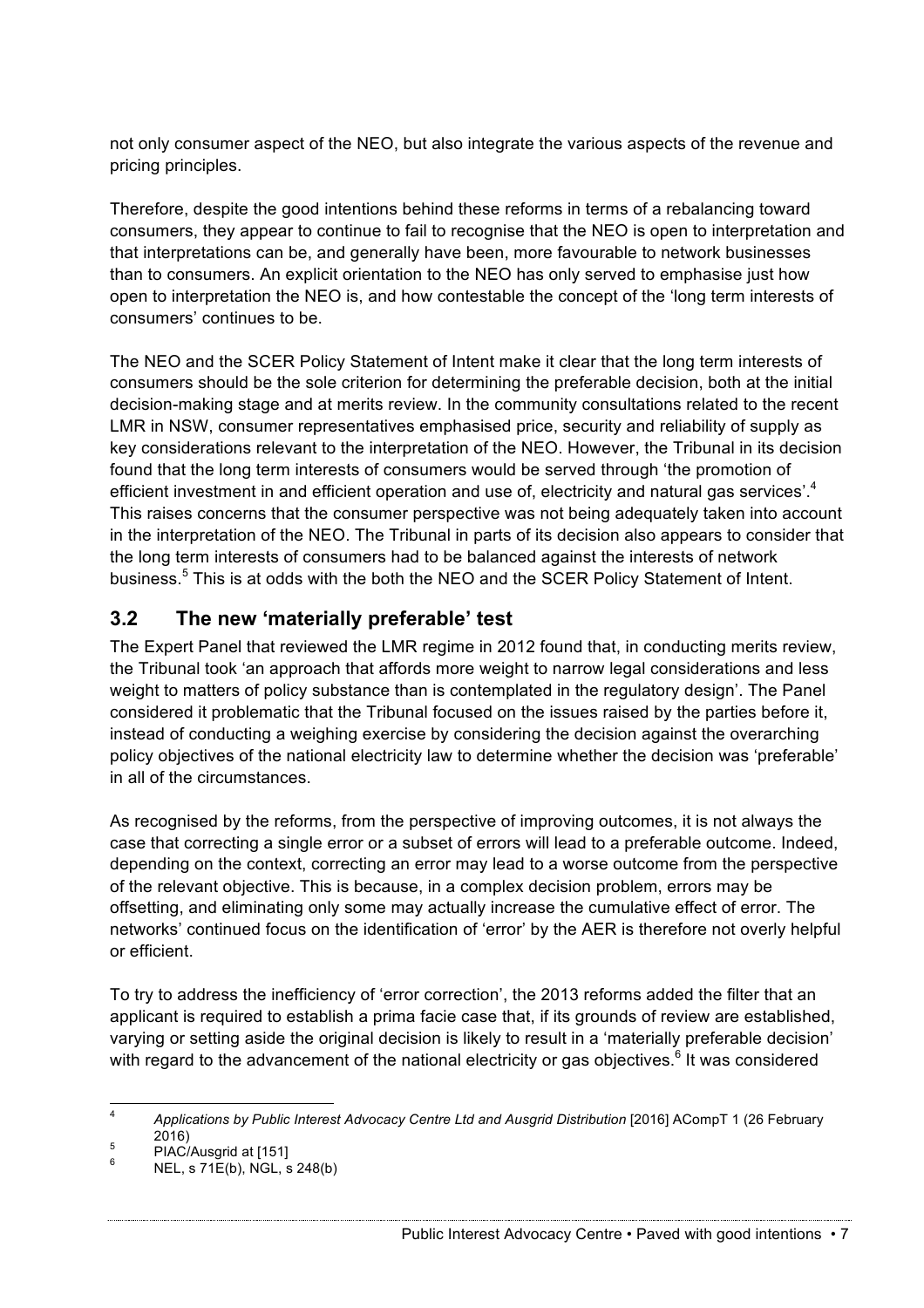that this additional requirement would impose a higher threshold at the leave stage. This would in turn reduce the use of the review as a routine part of the regulatory process, and would address concerns regarding the 'cherry picking' of issues for review.<sup>7</sup>

Based on the Tribunal's NSW decisions, it does not appear to PIAC that the materially preferable NEO decision filter, both at the leave stage and also in s 71P(2a)(c) where it is a core test of whether ground of reviews should be upheld, has changed the way the Tribunal is approaching its task. $8$  For example, the Tribunal found that the network businesses had established that 'in significant respects the AER had formed its decision on foundations that are not properly established'. On the basis that these errors had given rise to 'very significant outcomes', this satisfied the Tribunal that the AER's decision should be set aside.<sup>9</sup> It appears that the Tribunal did not engage with the question of whether these errors and outcomes had given rise to a decision that was not the materially preferable one in the long term interests of consumers.

### **3.3 Consumer participation**

The 2013 reforms aimed to improve accessibility for user and consumer stakeholders by:

- broadening the scope of 'affected or interested persons or bodies' who have standing to apply for merits review;<sup>10</sup>
- requiring the Tribunal to engage in community consultation, in parallel with the formal hearing process;<sup>11</sup> and
- enhancing the costs protections for small/medium user or consumer parties who participate in the formal hearing process. $12$

The Expert Panel review clearly articulated the objective to ensure that consumers and users feel "that, if not exactly 'at home' in the [merits review] process, they are more than simply inconvenient guests". The reforms were partially successful, in that they did address the issue that user and consumer groups were previously systematically excluded from participation in LMR proceedings in the Tribunal, not least by the risk of having adverse costs orders made against them. Consumer groups are now able to participate and the issue of a bilateral contest between the networks and the regulator has been mitigated. However, this is not to say that participation is without its difficulties. The ability to participate is significantly hampered by a resource imbalance and it is not realistically possible to formally participate without legal representation.

In terms of community consultation, PIAC's experience as an observer, advisor and participant in the Tribunal's consultation processes to date has revealed particular difficulties faced by consumers that need to be addressed if the community consultation is to be meaningful.

<sup>&</sup>lt;sup>7</sup> SCER, Regulatory impact statement, June 2013, at [40]-[41]<br><sup>8</sup> PIAC supports the analysis of the Commercial Bar Association of Victoria in relation to the materiality threshold and why it has not led to a change in the way that the Tribunal approaches its task, see [53] – [70] of CommBar, Submission to COAG Energy Council: Review of the limited merits review regime, 3 October 2016<br>
<sup>9</sup> PIAC/Ausgrid at [333]<br>
<sup>10</sup> NEL, s 71A; NGL, s 244<br>
<sup>11</sup> NEL, s 71R(1)(b); NGL, s 261(1)(b<br>
<sup>12</sup> NEL, s 71Y(2); NGL, s 269(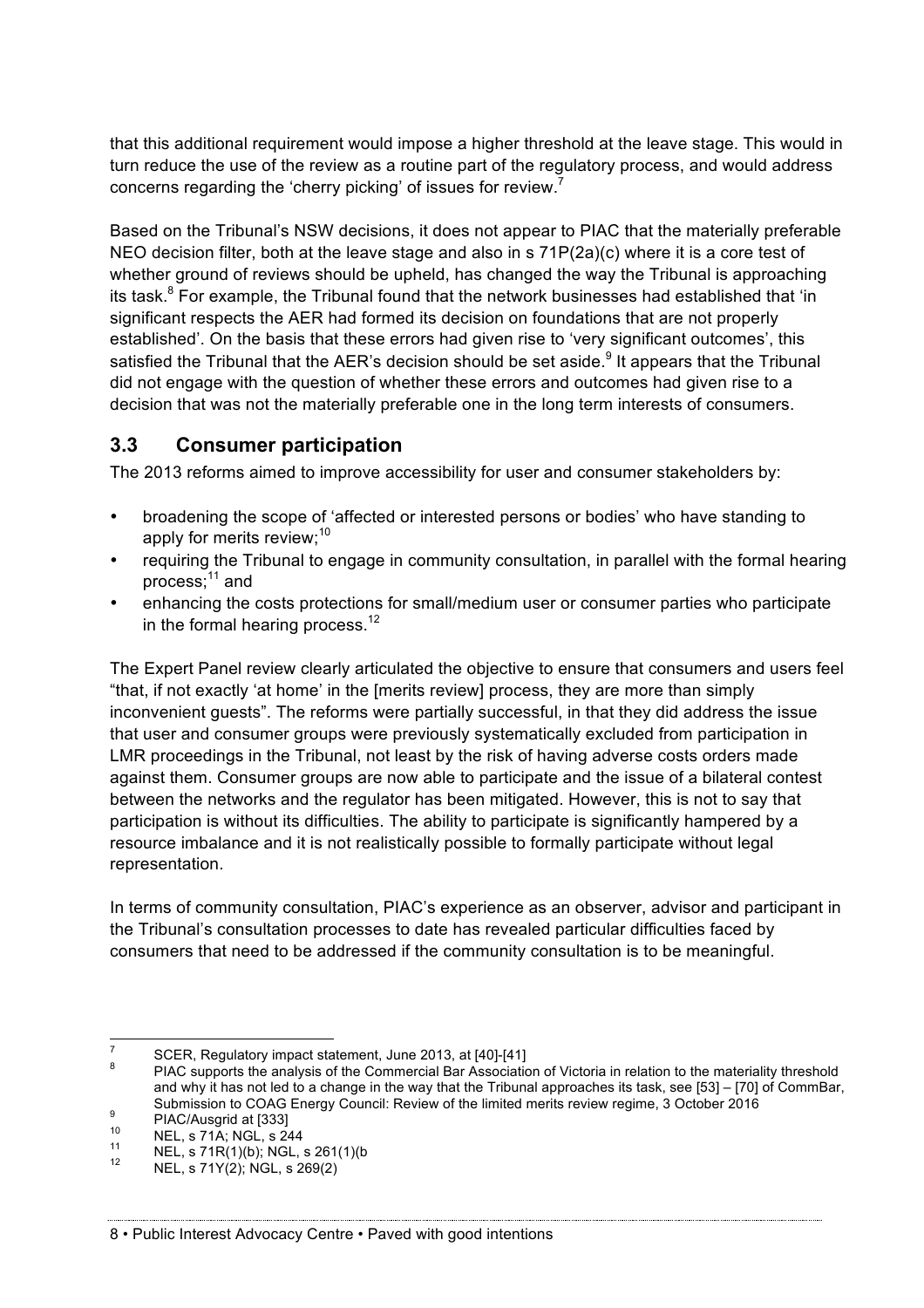In PIAC's view, the language of s 71R(1)(b), the evident purpose of the provision and its location within a broader legislative scheme which privileges the interests of consumers, demonstrates the vital role that consumer consultation was intended to play in the Tribunal's decision-making. PIAC has identified three main concerns arising from the Tribunal's interpretation of the community consultation element. We have presented the concerns to the Tribunal and reiterate them here to assist the Energy Council's consideration.

PIAC's first concern is that community consultation forums tend to have taken place only a few days after the applicants had lodged their submissions, and before interveners and the AER were required to lodge theirs. The timing of the consultation therefore limits the ability of participants in the consultation to make submissions that will be useful and relevant to the Tribunal because the detail of the parties' arguments is not yet known. In previous submissions to the Tribunal, PIAC and other consumer organisations have argued that the Tribunal should provide additional opportunities, including after the hearing, for consumers to provide their views, consistent with the SCER's Statement of Policy Intent calling for 'early *and continued* consultation during the decision-making process'.

PIAC suggests that the Tribunal schedule future consultation forums after the parties have lodged their submissions and closer to the date of the hearing. This would ensure that consumers have adequate information available to them and are able to provide responses that are as relevant and useful to the Tribunal's decision-making as possible.

Secondly, PIAC is concerned by the current three-page limit imposed by the Tribunal on consumer's written submissions and submits that this limit should be increased where consumers have indicated that further pages are necessary to address issues of concern. PIAC notes that even where a decision-maker retains discretion to determine the nature of a consultation process, the opportunity to comment must be reasonable. In PIAC's view it is unreasonable to expect consumers to address the number and complexity of issues raised in the applications before the Tribunal within such a restricted page limit. Consumer organisations are effectively limited to addressing one or at most two or three issues and may have to forgo comment on issues of concern and relevance to their constituents.

The insufficiency of the page limit is clear when cast against the lengthy submissions filed by the parties, which run to hundreds of pages. PIAC notes that no page limit is typically placed on parties' submissions. This creates a significant imbalance between consumers and parties, of the kind that section 71R(1)(b) was clearly intended to prevent.

PIAC is also concerned about the limited consideration given by the Tribunal to consumer submissions in its lead NSW decision, the PIAC-Ausgrid decision. PIAC was troubled by the Tribunal's conclusion that the submissions made by a diverse variety of consumer and user organisations during the NSW consultation were encompassed by PIAC's own submissions as a consumer applicant and intervener, and therefore did not need to be separately addressed.

In circumstances where there is no consumer applicant or intervener in the merit review proceedings, it is of even greater importance that the Tribunal itself take up the issues raised by consumers with the parties during the hearing and ultimately comment directly in its decisions on the use made of material provided as part of the consumer consultation.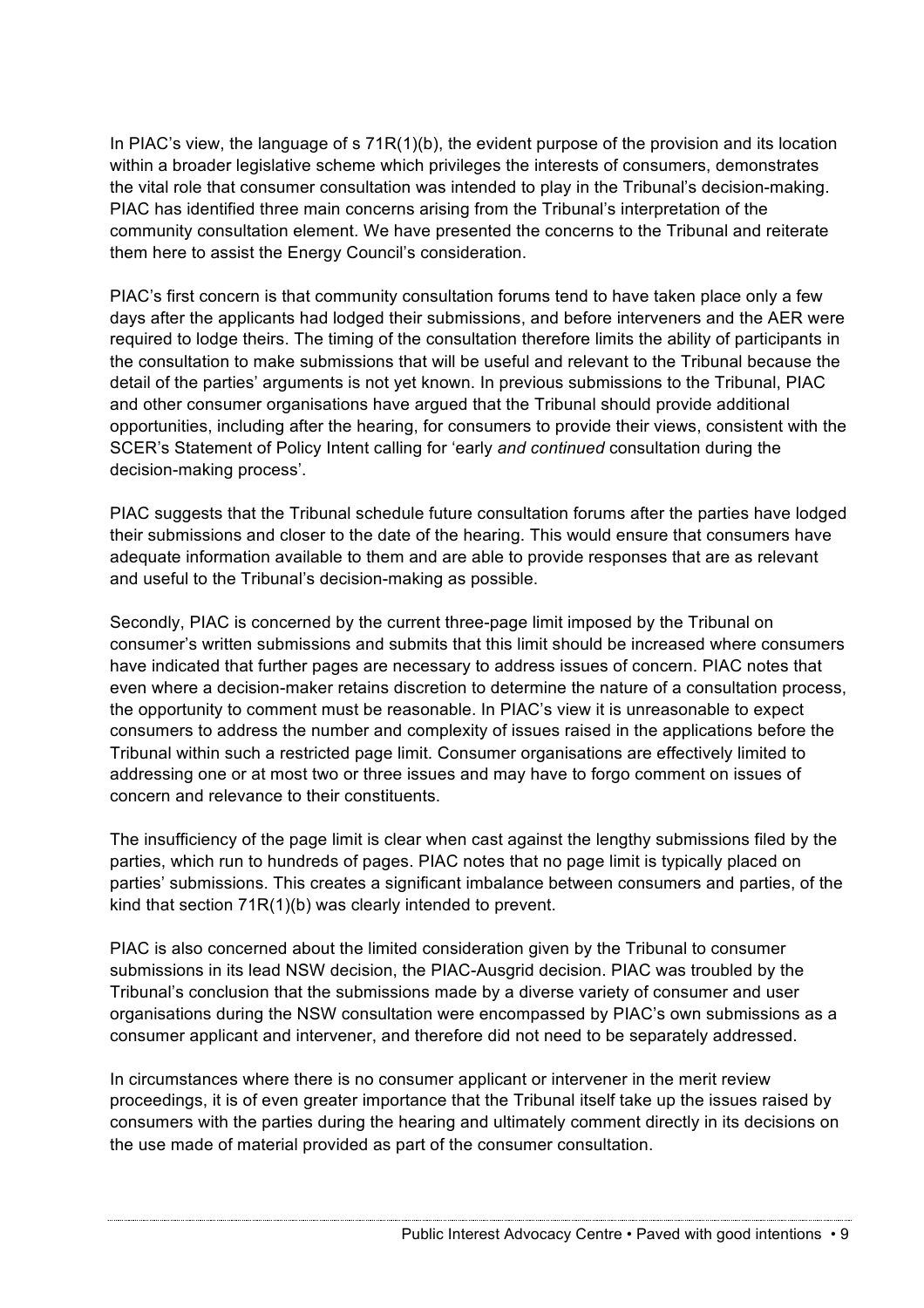If the Tribunal finds it difficult to make use of consumer submissions, PIAC urges that the Tribunal be required to explain why the material was not useful to its decision-making. Such explanation will help guide consumers and improve the quality of future consultations. If it is not practicable for the Tribunal to comment directly on consumer submissions in its decisions, we suggest that the Tribunal should, at a minimum, provide a fact sheet to consumers following the decision that explains to stakeholders how their input was considered and if the Tribunal broadly accepted or rejected consumers input.

These are practical ways in which PIAC believes that best practice consumer consultation principles can be implemented, in order to meet the clearly stated objectives of the 2013 reforms.

# **4. Consideration of the reform options**

# **4.1 Option 1: Retain the Tribunal without legislative amendments**

On the basis of PIAC's experience and the barriers identified and discussed above, PIAC does not support this option.

# **4.2 Option 2: Retain the Tribunal with legislative amendments**

On balance, PIAC supports this option. PIAC is wary of further legislative changes that open the regime to further contestability and uncertainty. We believe that a focus on amendments to procedure and increasing consumer resources is the most practical way to address the identified barriers. The focus should be on streamlining and narrowing the Tribunal process, and enhancing the resources of and deference to the decision of the AER. There are a number of practical measures such as limits on submission dates and length that can be adopted to address the issue of complexity.

To address the complexity caused by duelling experts in the Tribunal, consideration should be given to appointing an expert, or experts, at the start of the decision-making process. This is an issue that is best resolved at the stage of the AER determination. The AER could appoint a relevant expert, or if necessary experts, in consultation with those affected by the decision, including the network providers, consumer and user groups.

To further streamline the Tribunal process, the threshold for review could be raised. This could be done by increasing the materiality threshold, in s 71F(2) of the NEL, by providing that the financial threshold should apply to each individual ground of review that relates to the amount of revenue to be earned.

The Tribunal's task could also to be narrowed through an alternative formulation of the 'materially preferable' filter. For example, it may be re-formulated to be 'whether the 'AER's decision is unreasonable in the context of materially compromising the delivery of the long term interests of consumers as set out in the NEO/NGO'. To reduce the uncertainty and circularity, two additional requirements could be introduced, that:

• the Tribunal must provide clear reasons as to why the AER's decision did not meet the statutory requirements, and directions as to how the AER can rectify these shortcomings;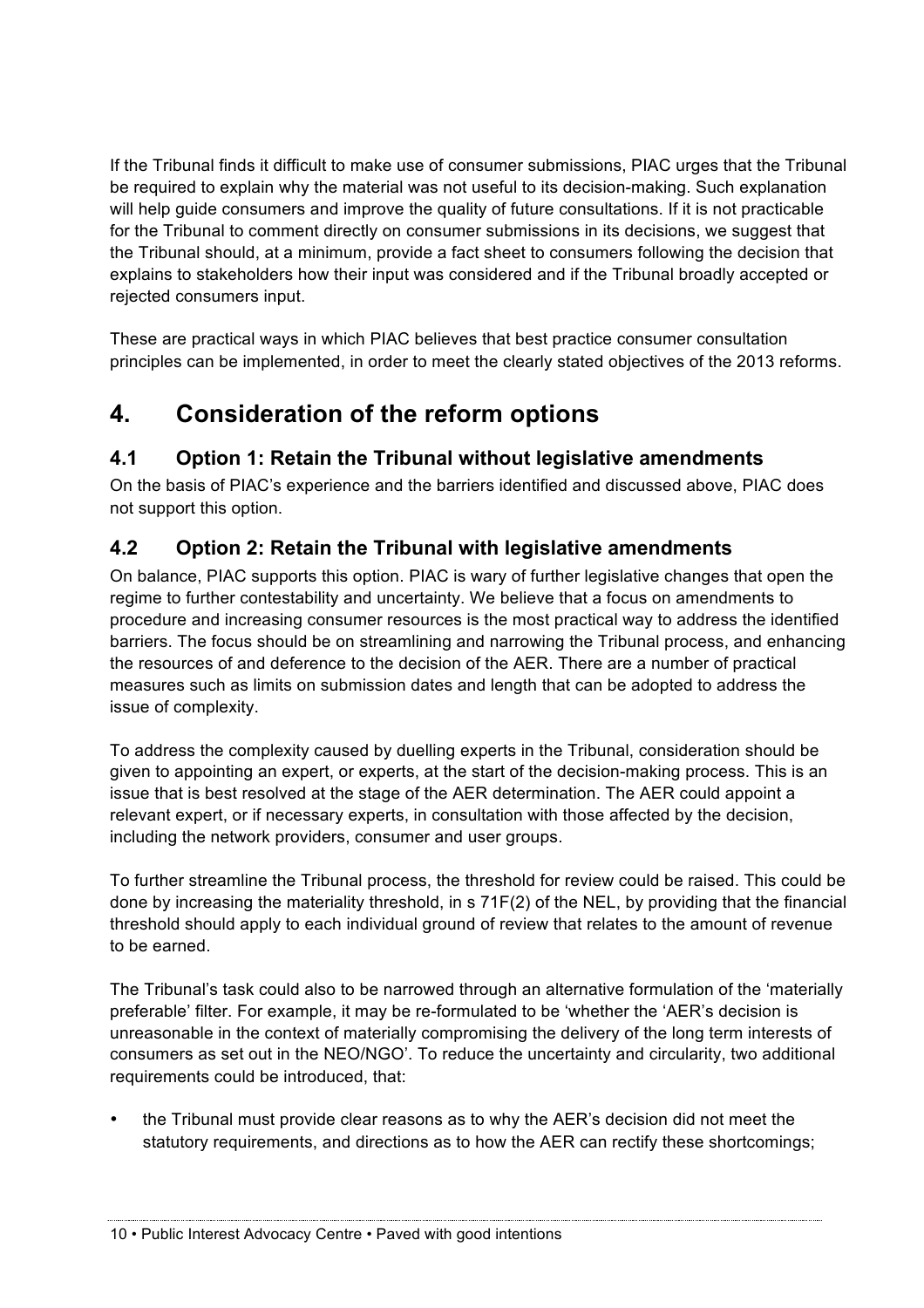• upon remaking the original determination, the AER must be required to submit the decision to the Tribunal, who must certify that the new determination has addressed the shortcomings identified in the Tribunal's review decision that led it to conclude the decision did not meet the statutory requirements. The certification process may be iterative, with the Tribunal requiring the AER to make further changes, to bring the AER's decision in line with the Tribunal's directions. Upon certification by the Tribunal, the decision is not subject to further merits review.

More generally, the Energy Council may wish to consider reviewing the NEO, and associated objectives, to provide greater guidance to decision-makers and review bodies as to the relative weighting between the relevant listed factors, and how consumer and user consultation is relevant to determining the objective.

To facilitate participation in the review process by consumer groups and address the resource imbalance, consideration should be given to allowing consumer groups to seek review relying on the submissions that were advanced by any consumer group in the initial decision-making process. This could be achieved through an amendment to s 71O(2)(c) of the NEL. This will not only ease the burden on consumer groups at the initial decision-making stage, but it will also focus and streamline the submissions that are presented before the initial decision-maker.

### **4.3 Option 3: replace the role of the Tribunal with a new investigatory body**

PIAC does not consider that the fundamental reform envisaged by option 3 provides a targeted solution to the identified problems with the current regime. The model is untested and may create unforseen risks.

# **4.4 Option 4: Remove access to LMR**

The removal of access to LMR would leave recourse only to judicial review. PIAC has significant concerns about the effect this would have on consumer access. The first issue is that of cost protection. The cost protection provisions currently in the LMR framework do not apply to proceedings in the Federal Court and without such protection consumer organisations are very likely to be precluded from participation. PIAC agrees with the view of the Commercial Bar Association of Victoria<sup>13</sup> that it is unlikely that the Commonwealth government will be willing to enact adverse cost protection provisions, specific to user and consumer representatives in relation to judicial review of network revenue determinations, in Commonwealth legislation, as this is likely to create a precedent for claims for equivalent costs protections by public interest claimants in other areas of judicial review, such as the Federal Court's environmental and migration jurisdictions.

A reversion to judicial review would also mean the loss of the community consultation element that was introduced by the 2013 reforms. Although PIAC has concerns about the operation of community consultation, as outlined above, we believe they can be enhanced, while judicial review proceedings would not be able to accommodate any attempt at incorporating consumer views in the novel and informal ways that reflect best practice consumer engagement.

<sup>&</sup>lt;sup>13</sup> CommBar Victoria, 'Submission to COAG Energy Council: Review of the limited merits review regime', 3 October 2016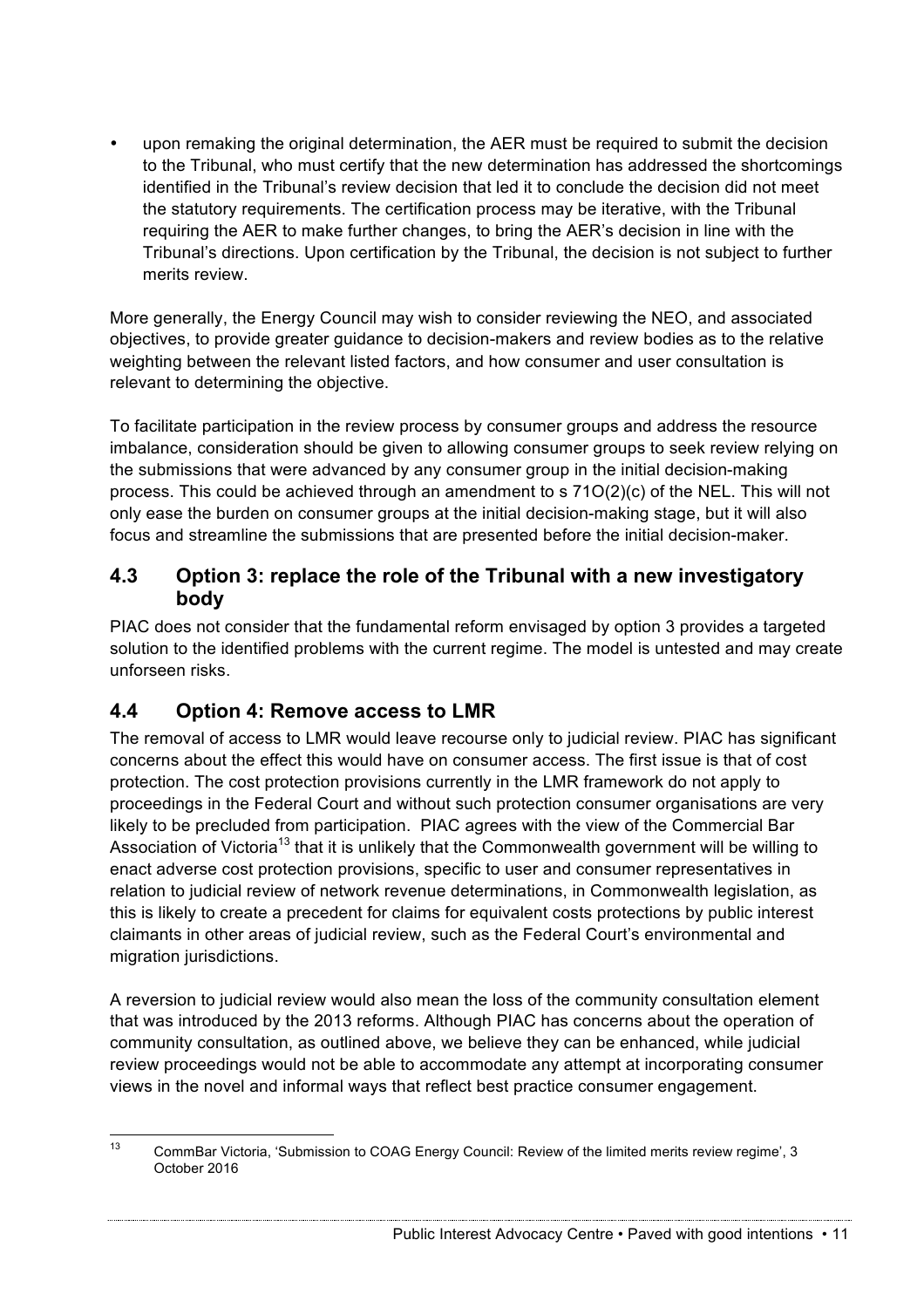Consumer organisations would also lose the benefits of the 2013 reforms around standing. Overall, the cost of consumer participation would be very high, and the likelihood of being able to mitigate those costs through changes to either the *Administrative Decisions (Judicial Review) Act 1977* or the *Federal Court Act 1976*, is very low.

Any consideration of removal of access to LMR must be accompanied by consideration of significant amendments to other parts of the regulatory regime. Generally, this would need to include:

- More inclusive and strengthened consumer involvement in the initial decision-making of the AER;
- Greater democratic accountability in the AEMC and the COAG Energy Council; and
- Enabling cost protection and changing the standing rules in judicial review proceedings to make certain the standing of consumer groups to challenge or intervene in judicial review proceedings.

Introducing accountability for the AEMC's rule-making function, which is currently subject to no democratic scrutiny, could be achieved through the Commonwealth Parliament performing a disallowance-type function over the rules made by the AEMC. Increased transparency and public participation within the COAG Energy Council could be achieved through public release of meeting agendas, public annual reporting and planning obligations, the creation of a public advisory committee, composed of a majority of consumer representatives.

On accountability more broadly, PIAC thinks it is timely to reiterate its position that it is essential for a consumer commissioner to be appointed to both the AER and the AEMC. PIAC outlined its proposals on how to increase accountability in the system in its response to the COAG Review of Governance Arrangements for Australian Energy Markets (the Governance Review).<sup>14</sup>

If the Energy Council decides that removing access to LMR is the best course of action, then PIAC submits that significant reforms would be needed in order to fill the accountability gap that would be created by its absence, especially in relation to consumer participation. PIAC would welcome further detail, and stakeholder consultation on models that are under consideration.

Given that PIAC considers it unlikely that the changes to judicial review will occur to provide cost protection and standing for consumer organisations, there would need to be significant changes made to the initial decision making process to ensure consumer interests are properly protected. A proposal for broader reform that may assist option 4 to work for consumers is discussed below.

# **4.5 Broader reform**

The Expert Review Panel considered that the problems with LMR were connected with broader issues to do with the way the entire regulatory regime was structured.<sup>15</sup> For example, the panel held the view that the AER and the network providers needed to work together towards certain objectives, including improving outcomes for consumers, in a more effective and efficient manner. PIAC agrees with this view and observes, on the basis of its experience, that issues with

 <sup>14</sup> PIAC, 'From complex fragments to competitive consumer-focused markets', May 2015, Available at http://piac.asn.au/sites/default/files/publications/extras/150508\_governance\_review\_piac\_submission\_final.pdf <sup>15</sup> *Stage Two Report*, at [7-8].